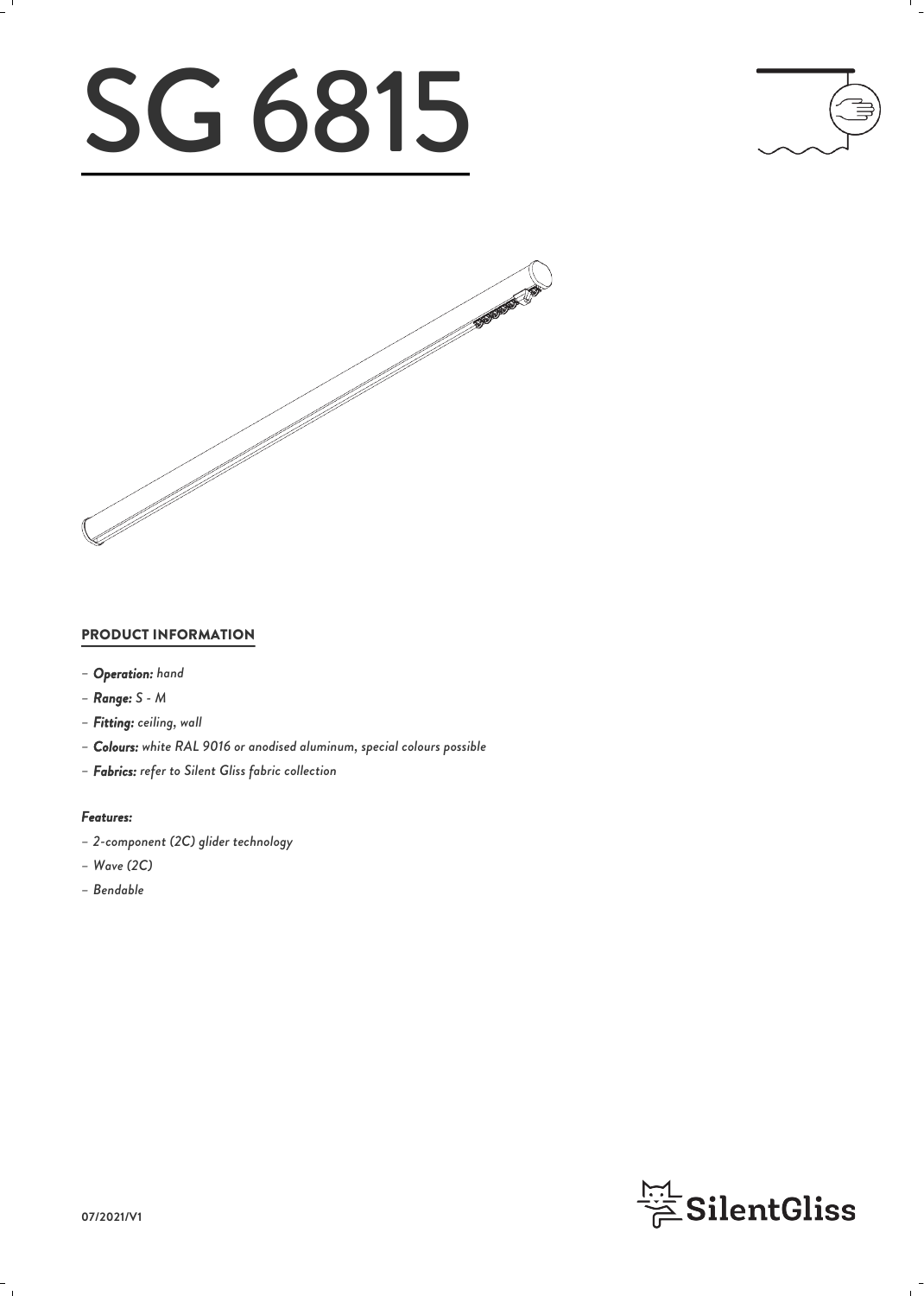## SYSTEM SPECIFICATIONS

### A. PROFILE 30

**Profile and bending information**





### **MEASURE B. HOW TO**





### **C. SPECIFICATION** EN

*EN Silent Gliss SG 6815 Hand Drawn Curtain Track System. Comprises aluminium profile SG 6103 supplied made to measure in silver anodised or white powder coated, alternatively a specified RAL colour. SG 11130 at 14/m, 2 end covers SG 6630 and 2* TEXT *SG 6065 stops. Top fixed with brackets SG 6124/6175 at max. 800 mm centres / wall fix SG Smart Fix at max. 800 mm centres. Silent Gliss Wave option is available.*

### *SV*

*Silent Gliss SG 6815 handdragssystem. Består av aluminiumprofil SG 6103 i specificerad längd i vitlack, alu natur eller angiven RAL färg. 14 st SG 11300 SILENT TRACK glid per meter, 2 st SG 6630 ändskydd samt 2 st SG 6065 vridstopp per system. Takmonteras med fäste SG 6124/6175 c/c 800 mm. Kan användas med system Wave.*

### *NO*

*Silent Gliss SG 6815 Manuell gardinskinne. Består av aluminiumprofil SG 6103 i spesifisert lengde, standard i hvitlakkert eller alu natur. Kan også leveres i spesifisert RAL farge. 14 stk SG 11300 SILENT TRACK glidere pr meter, 2 stk 6630 endelokk og 2 stk SG 6065 vristopp pr system. Takmonteres med feste SG 6124/ 6175 c/c 800 mm. Kan kombineres med Wave system.*

*DA Silent Gliss SG 6815 håndtrukket gardinskinnesystem. Består af en aluminiumprofil SG 6103 i ønsket længde, sølvanodiseret eller hvid pulverlakering, alternativt en specificeret RAL-farve. 14 stk. SG 11130 glidere pr. m og 2 stk. SG 6630 endelåg samt 2 stk. SG 6065 endestop. Loftmonteres med beslagene SG 6124/6175 medhøjst 800 mm afstand. Vægmonteres med SG Smart Fix med højst 800 mm afstand. Kan bruges med Silent Gliss Wave.*

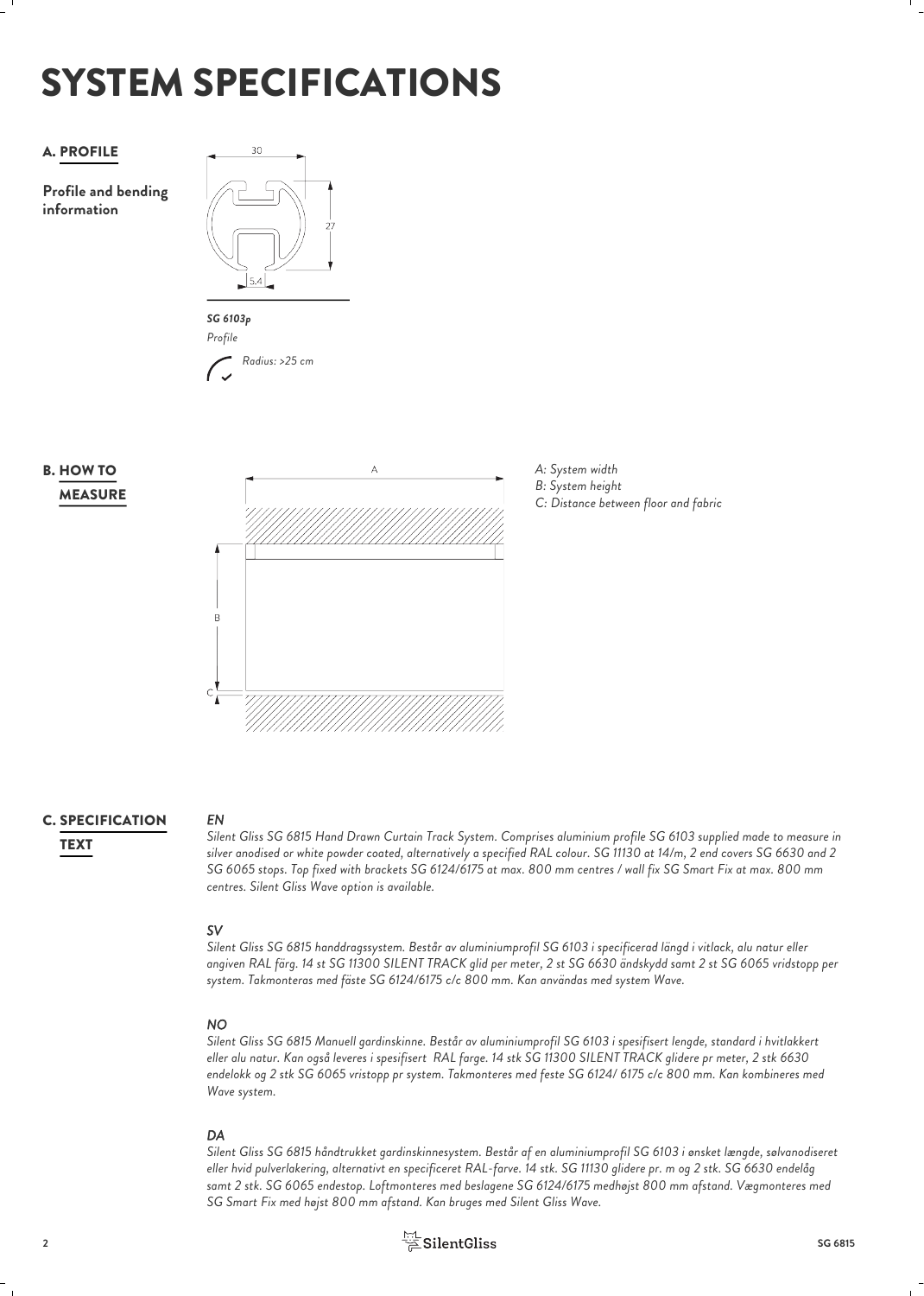### FITTING

### INFORMATION **A. FITTING**

*For detailed fitting information, visit the Silent Gliss* FITTING *website.*

**Fixing points**

| 100 | max. 800 |     | max. 800 | 100 |
|-----|----------|-----|----------|-----|
| --  |          | . . |          |     |
|     |          |     |          |     |
|     |          |     |          |     |

### **B. CEILING FITTING**



*Mini hanger SG 6175*



*Bracket SG 6124*





*SG 6175 SG 6124 Mini hanger*

*Bracket*

### C. WALL FITTING

**Smart Fix**



*Smart Fix with slot SG 11206 - SG 11208: Screw SG 10492 (M4x8) needed.*

| <b>Smart Fix</b>    | $X$ mm      |
|---------------------|-------------|
| SG 11206 / SG 11216 | $33 - 51$   |
| SG 11207 / SG 11217 | $53 - 71$   |
| SG 11208 / SG 11218 | $73 - 91$   |
| SG 11154            | $102 - 130$ |
| SG 11155            | $132 - 160$ |
| SG 11156            | 182-210     |

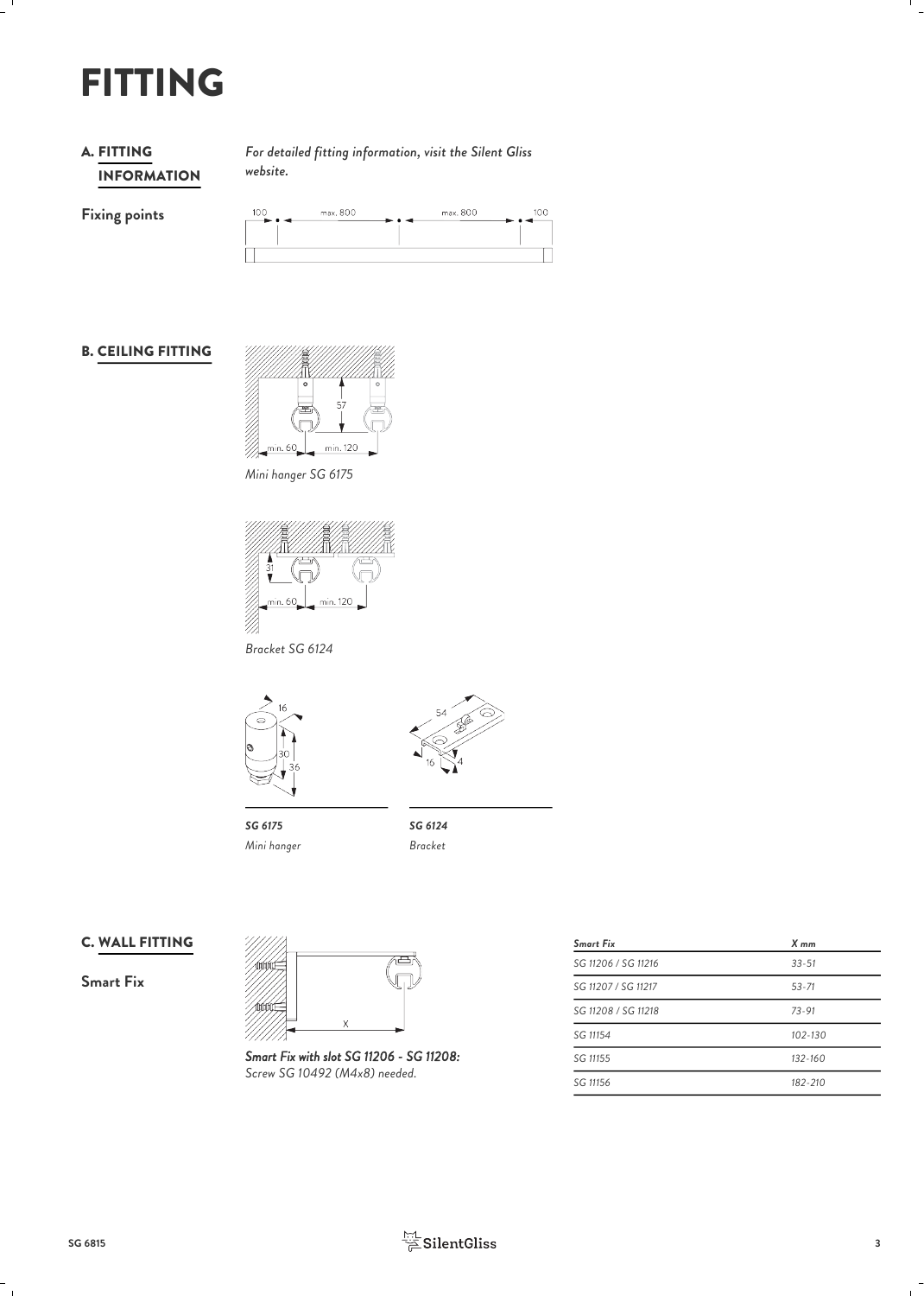

### *Square Smart Fix with slot SG 11216 - SG 11218:*

*Screw SG 10492 (M4x8) needed.*



*Universal Smart Fix SG 11154 - SG 11156: Screw SG 11131 (M4x6) needed.*







*Slot nut*

*SG 6117 SG 10492 SG 11131*

*M4x6*



*Pan head screw M4x8 Pan head screw with flange SG 11206 Smart Fix with slot 60 mm*



*SG 11207 Smart Fix with slot 80 mm*





*SG 11208* Square Smart Fix with slot 60 *SG 11216 SG 11217 Square Smart Fix with slot 60 Square Smart Fix with slot 80*



*SG 11218 100 mm*



*Square Smart Fix with slot*



*SG 11154 Universal Smart Fix 120 mm Universal Smart Fix 150 mm Universal Smart Fix 200 mm*



*SG 11155 SG 11156*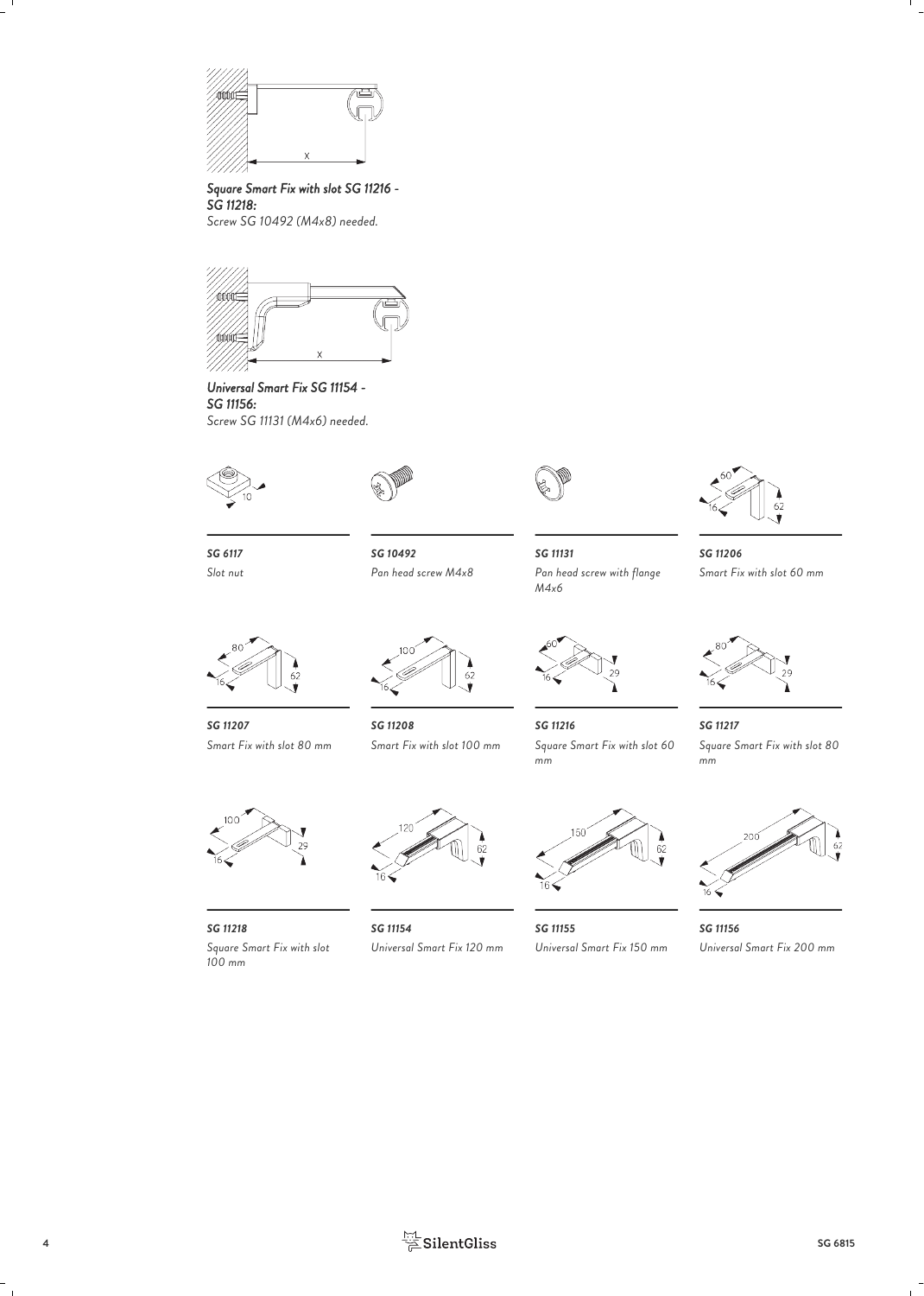### SYSTEM OPTIONS

A. WAVE



SG 11295 SG 11302

*Standard components:*

- *– SG 11295 End stop*
- *– SG 11302 Wave 2C glider cord 80 mm*







SG 2255





SG 6364

SG 10430-34 SG 11303

*Optional components:*

- *– SG 2255 Brake*
- *– SG 6364 Wave extension*
- *– SG 6365 Wave hanger*
- *– SG 6366 Wave carrier for draw rod*
- *– SG 10430-34 Draw rod*
- *– SG 11303 Wave 2C glider cord 60 mm*



SG 10076

SG 10075

- *Curtain components:*
- *– SG 3582 Hook*
- *– SG 6349 Wave curtain tape*
- *– SG 6363 Wave top hemming tape*
- *– SG 10075 Lead weight 50 gr/m*
- *– SG 10076 Fabric weight*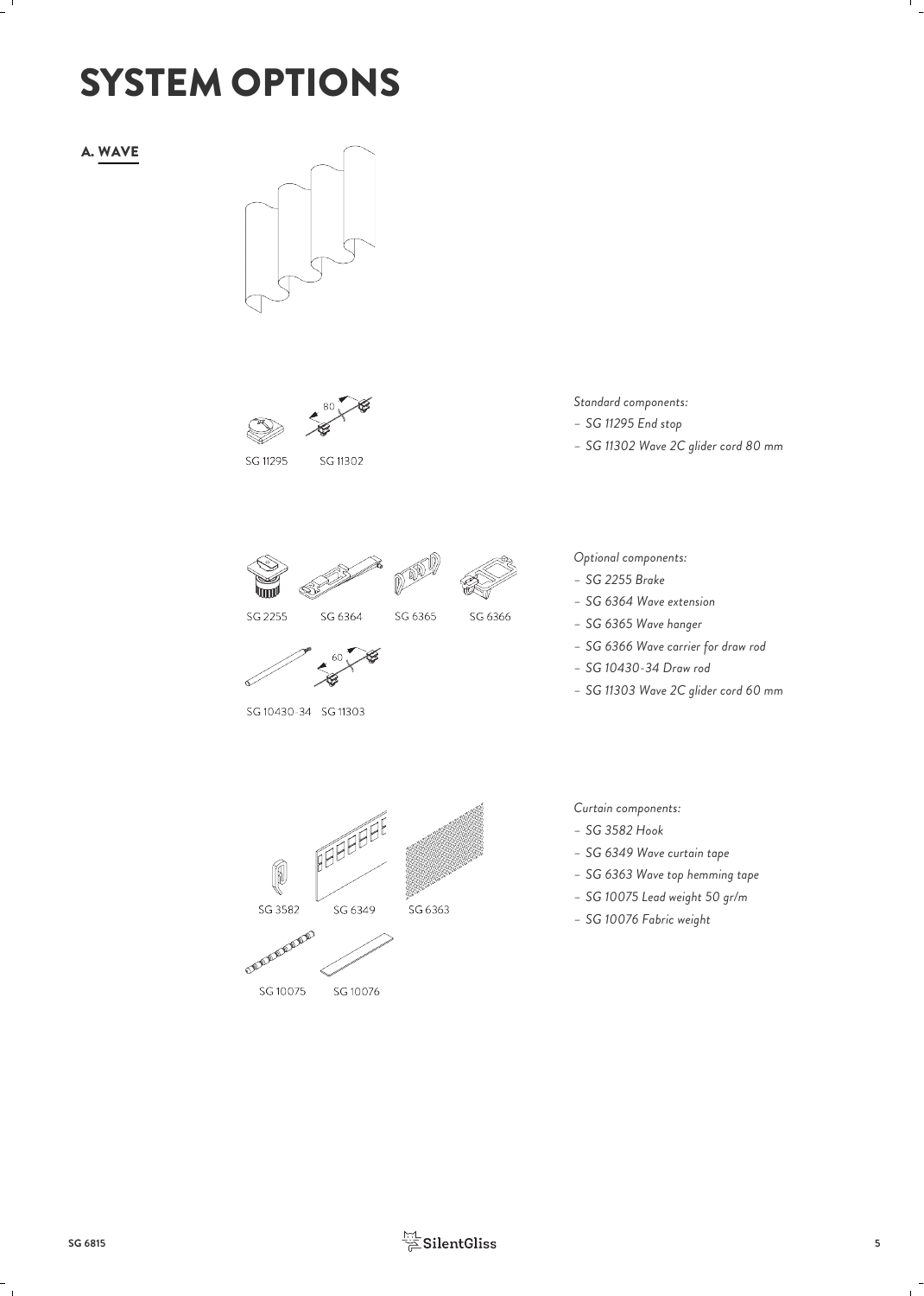Wave stack depth - 2C glider cord (standard components)



A = Stack depth  $B =$  Stack size

C = Min. distance

| 2C Glider cord<br>SG 11302 | Pockets between<br>hooks | Approx. curtain<br>fullness | Stack depth | Stack size<br>$B^*$       | Min distance |
|----------------------------|--------------------------|-----------------------------|-------------|---------------------------|--------------|
| 80                         | 6                        | ~2.1                        | 140         | 180 per metre<br>of track | 90           |
| 80                         |                          | ~2.3                        | 160         | 180 per metre<br>of track | 100          |

| 2C Glider cord<br>SG 11303 | Pockets between<br>hooks | Approx. curtain<br>fullness | Stack depth | Stack size<br>$B^*$       | Min distance |
|----------------------------|--------------------------|-----------------------------|-------------|---------------------------|--------------|
| 60                         |                          | ~2.1                        | 100         | 230 per metre<br>of track | 70           |
| 60                         |                          | ~2.3                        | 120         | 230 per metre<br>of track | 80           |

*\*Stack size B when using optional extension arm increases by 150 mm per curtain!*

### GENERAL NOTES

#### *Dimensions*

- *– Measurements are in mm except where indicated.*
- *– Max. kg relates to fabric incl. accessories.*
- *– Stack size depends on curtain make-up and fabric thickness.*
- *– Distance between gliders max. 80 mm / distance between rollers max. 100 mm.*
- *– Recommended distance floor / fabric: 20 mm.*
- *– In order to determine system height (B), the smallest room height must be taken into account.*

#### *Fitting*

- *– Installation by qualified fitter only.*
- *– Number of brackets and fitting positions / fixing points vary depending on fitting surface, system weight, fabric make-up, screw / fixing type and obstacles.*
- *– Qualified fitter must use appropriate screws / fixings for each situation.*
- *– Profile lip if applicable to be installed to room side.*

#### *Child Safety*

- *– All relevant Silent Gliss systems correspond to child safety EN 13120.*
- *– All parties involved must comply with EN 13120.*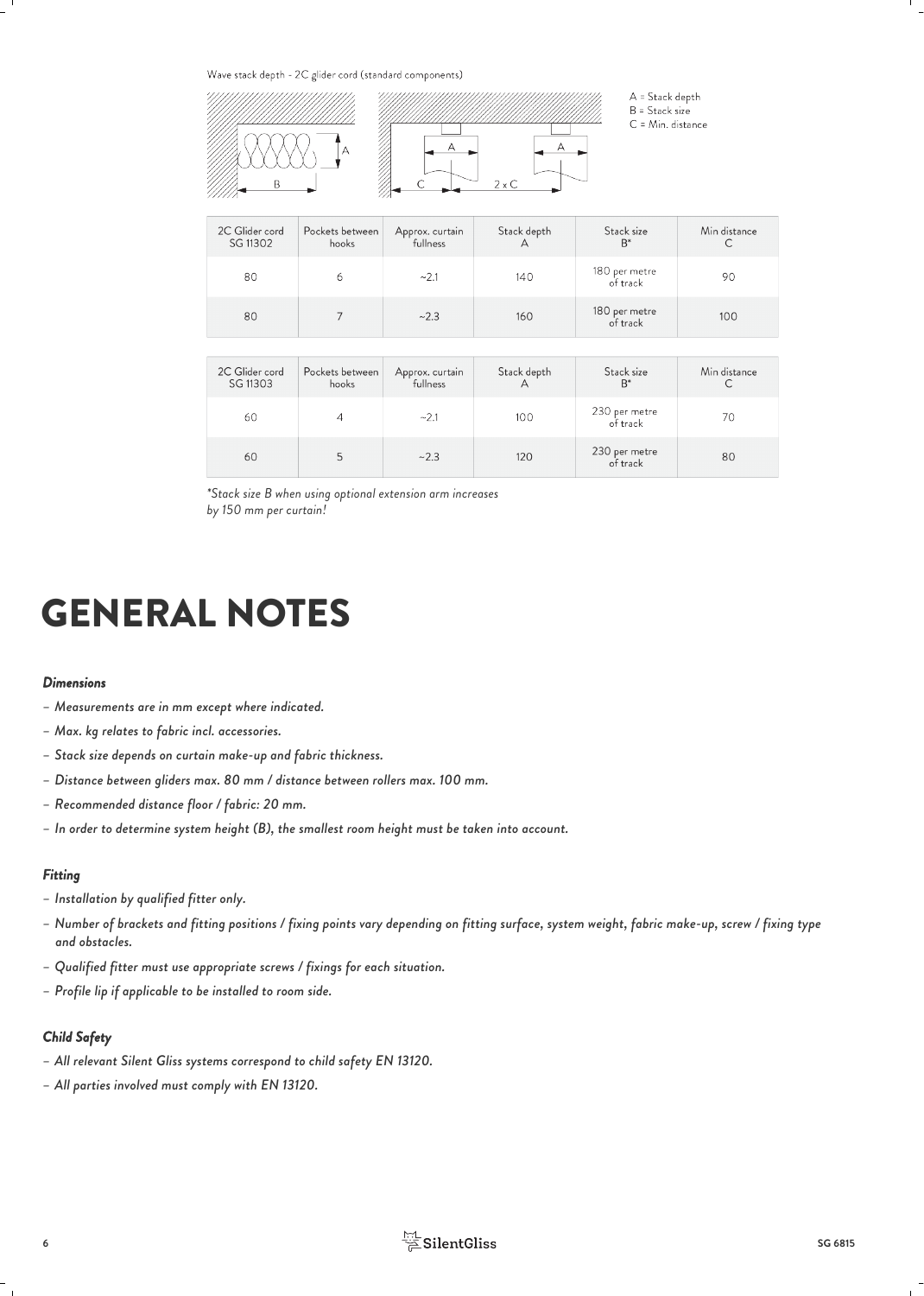### PARTS

### A. STANDARD PARTS



### *SG 3599 Hook*



*End stop*

*SG 6065*



*SG 6086 Spring stop*

**SG 6103p**<br>Profile (*R*) *Profile*



*SG 6124 Bracket*



*SG 6630 End cover*

*SG 11300 2C glider*





*SG 2255 Brake*

*SG 3012 Hook*

*SG 3581 Hook*

*SG 3582 Hook*

*SG 3598 Eyelet*

*Eyelet*

*SG 6053 Spring stop*

*SG 6057 Glider*

*SG 6082 Glider*

*SG 6094 Roller*

*SG 6098 Roller*

*SG 6117*

*End stop with hook*























⋿

*Slot nut*



*Mini hanger*





*SG 6240 Roller*



### *SG 6349*

*Wave curtain tape*

### *SG 6363*

*SG 6364*

*Wave top hemming tape*



**FEBBER** 

*Wave extension*



*SG 6365*

*Wave hanger*

### *SG 6366*

*Wave carrier for draw rod*



*SG 6635*

*Connection bridge set*

*SG 10075*

*Lead weight 50 g/m*

*SG 10076*

*Fabric weight*

*SG 10430*

*Draw rod 50 cm*



*Draw rod 75 cm*

*SG 10432*

*Draw rod 100 cm*



*SG 10433*

*Draw rod 125 cm*





*SG 6075*<br>
End stop with hook<br> **SG 6075**<br>
SM 2000